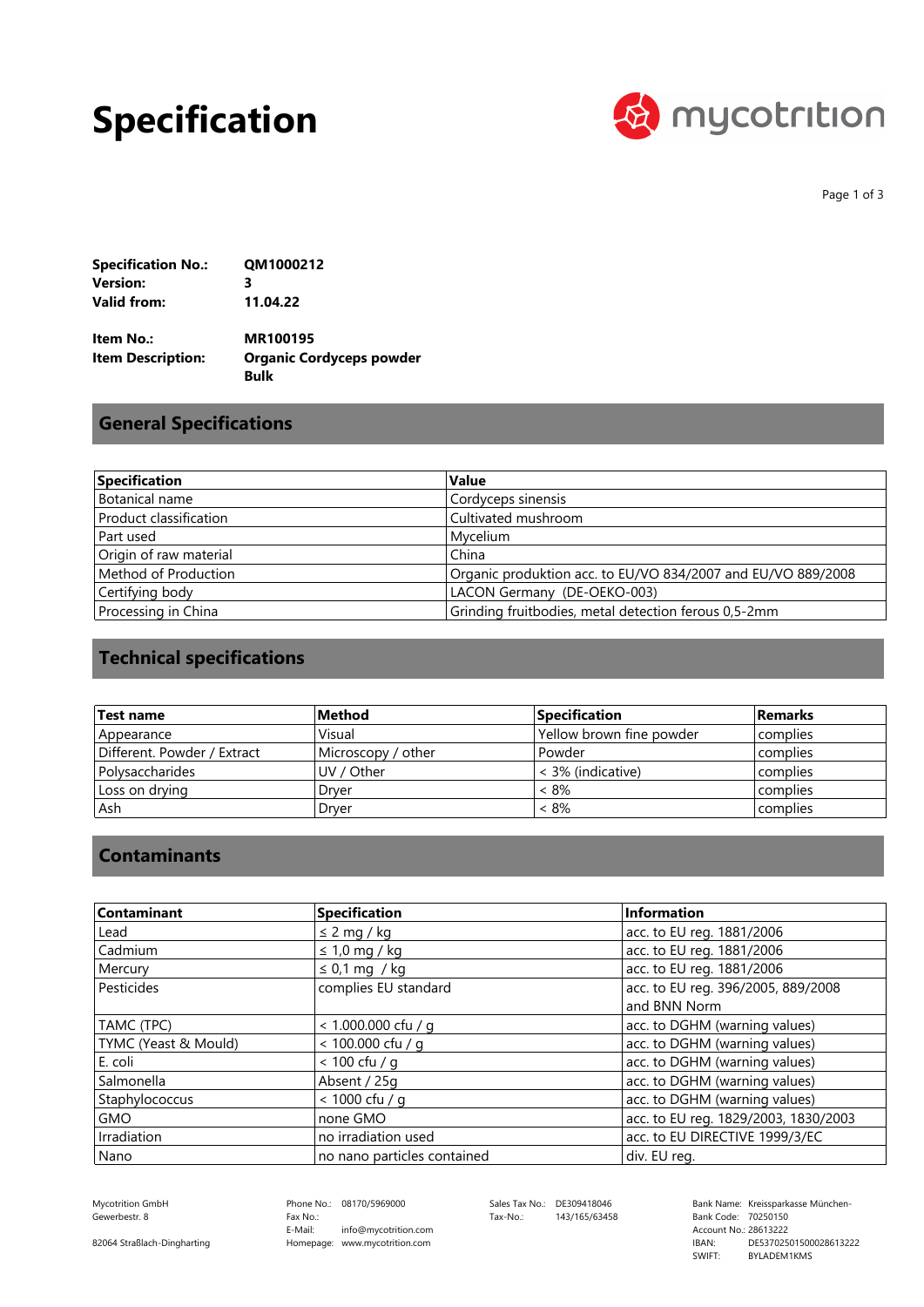# **Specification**



Page 2 of 3

| <b>Contaminant</b> | <b>Specification</b>                       | <b>Information</b>                       |
|--------------------|--------------------------------------------|------------------------------------------|
| PAH                | complies EU standard                       | acc. to EU reg. 1881/2006                |
| Safety             | this product is safe for human consumption | for the use in food and food supplements |

### **Shelf life and storage conditions**

| Shelf life         | 4 years when properly stored                             |
|--------------------|----------------------------------------------------------|
| Storage parameters | Store at room temperature or lower, keep tightly closed, |
|                    | protect from light, humadity and insects                 |

### **Packaging**

| Packaging       | 25ka<br>drum; paper drum, 5kg / PE-bag    |
|-----------------|-------------------------------------------|
| Inner-Packaging | filled in PE-bag, filled in second PE bag |
| <b>PE Bags</b>  | ' food arade                              |

### **Allergens declaration according to LMIV**

| Allergen                                                 | contained in product | <b>Note</b> |
|----------------------------------------------------------|----------------------|-------------|
| Gluten-containing grain (wheat, rye, barley, oats, spelt | No                   |             |
| Crustaceans / shellfish or products thereof              | <b>No</b>            |             |
| Eggs or products thereof                                 | No.                  |             |
| Fish or products thereof                                 | No.                  |             |
| Lupins or products thereof                               | <b>No</b>            |             |
| Milk or Milk products (including lactose)                | No                   |             |
| Molluscs or products thereof                             | No.                  |             |
| Nuts or products thereof                                 | No                   |             |
| Sesame seeds or products thereof                         | No.                  |             |
| Peanuts or products thereof                              | No                   |             |
| Soyabeans or products thereof                            | No.                  |             |
| Celery and celeriac                                      | No                   |             |
| Mustard or products thereof                              | No.                  |             |
| Sulphur diocide and sulphites                            | No                   |             |

#### **Nutritional values**

|               | per 100g           |
|---------------|--------------------|
| Energy        | 1243 kJ / 295 kcal |
| Protein       | 38.8 <sub>q</sub>  |
| Carbohydrates | 18.2 g             |
| Sugar         | 0.54 <sub>q</sub>  |

Gewerbestr. 8

Phone No.: 08170/5969000 Homepage: www.mycotrition.com E-Mail: Fax No.: info@mycotrition.com

Tax-No.: 143/165/63458

Mycotrition GmbH 08170/5969000 Sales Tax No.: DE309418046 Bank Name: Kreissparkasse München-Bank Code: 70250150 SWIFT: IBAN: Bank Code: 70250150<br>Account No.: 28613222 DE53702501500028613222 BYLADEM1KMS

82064 Straßlach-Dingharting